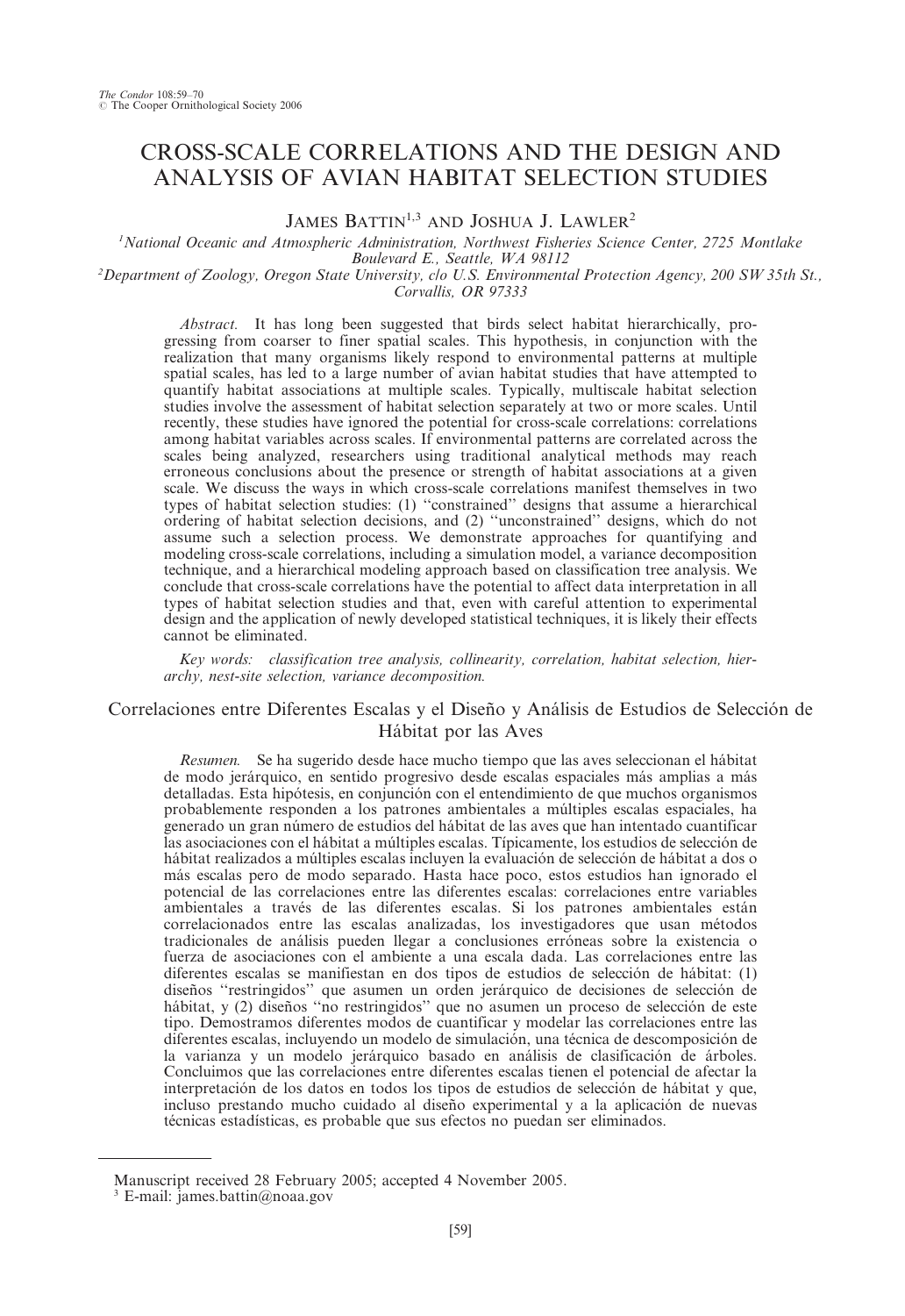#### INTRODUCTION

How birds select breeding habitat remains one of the central questions of avian ecology. Avian habitat selection is generally thought to be a hierarchical process (Hildén 1965, Johnson 1980, Hutto 1985, Jones 2001), with different processes often operating at different scales (Wiens 1989). Scales at which habitat selection may occur range from the entire geographic range of a species to microsites selected for nesting or foraging, and in recent years it has become common to design avian habitat selection studies to look for evidence of habitat selection at multiple scales (Orians and Wittenberger 1991, Sedgwick and Knopf 1992, Huhta et al. 1998, Kershner et al. 2001).

In general, researchers conducting multiscale habitat selection studies analyze associations at each scale separately. While this approach may provide useful insights into habitat selection at different scales, it ignores relationships among scales. In particular, it disregards the potential for what we will refer to as cross-scale correlation: correlations between predictor variables at different scales. Cross-scale correlations have the potential to confound the interpretation of results at all scales (Cushman and McGarigal 2002, Lichstein et al. 2002, Lawler and Edwards 2006) and may lead to spurious conclusions about habitat selection at any scale. Cross-scale correlations are a problem for the same reason that correlations among predictor variables in any correlative analysis are a problem: when two or more predictors are correlated, it is difficult to determine which, if any, is causally linked to the observed pattern.

Here, we address cross-scale correlation in avian habitat selection studies. We discuss the ways in which habitat selection studies are designed and the mechanisms by which crossscale correlations may affect the interpretation of results. We then examine some statistical approaches to addressing cross-scale correlation. While we focus on studies of nesting habitat selection, the same issues apply to other multiscale habitat studies.

#### DESIGN OF MULTISCALE HABITAT SELECTION STUDIES

The primary goal of most multiscale habitat selection studies is to assess what aspects of the environment (some combination of vegetation, topography, food resources, or other factors) birds select at different spatial scales. Such studies aim to address the effects of habitat characteristics on bird distributions (O'Connor et al. 1999), the relationship between habitat selection and habitat quality (Esely and Bollinger 2001, Tarvin and Garvin 2002), and avian responses to habitat change (Luck 2002), among other issues. Because it is almost always prohibitively difficult to manipulate the environment at scales necessary to address habitat selection experimentally, most habitat studies rely on observational and correlative approaches. With few exceptions, only at very fine spatial scales have experimental studies addressed habitat selection in birds (Klopfer 1963, Partridge 1974). In correlative studies, habitat preferences are often inferred by demonstrating the disproportionate use of particular habitat features (Block and Brennan 1993, Jones 2001, Manly et al. 2002). To show evidence of habitat selection, researchers compare measurements of habitat variables taken at "use" sites (e.g., a nest tree) with randomly or systematically selected ''nonuse'' (or ''available'') sites (e.g., a tree not used for nesting). Comparisons may be carried out across a wide range of spatial scales, from a 1-m diameter circle around an individual nest (Kershner et al. 2001) to selection among different habitat types in a heterogeneous landscape (Luck 2002). The results of such studies vary greatly among species and systems.

The scales of interest in a given study vary with the question being asked, but multiscale studies of nest-site selection by individual species generally fall into one of two categories based on the way in which nonuse sites are selected. We will refer to these as ''constrained'' and ''unconstrained'' study designs. Studies with constrained designs assume a hierarchical pattern of habitat selection, with selection at coarser scales constraining that at finer scales. Thus, the locations of nonuse sites at finer spatial scales are constrained by the locations of use sites at coarser spatial scales (Jones 2001). Consider, for example, a study with two scales of analysis: nest site (fine scale) and territory (coarse scale). With a constrained design, comparisons of nest and non-nest sites would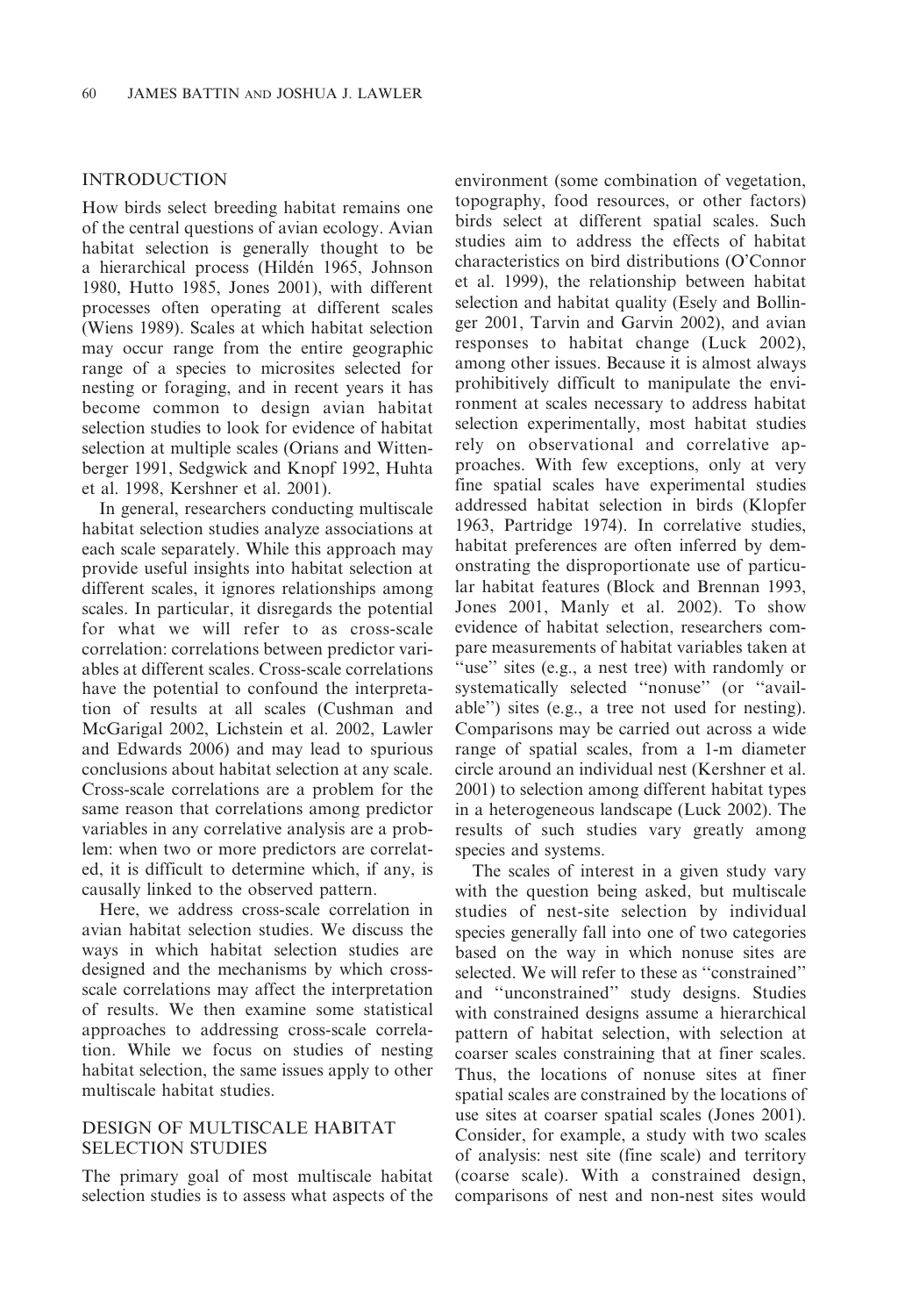

FIGURE 1. Two approaches to the design of multiscale habitat selection studies illustrating habitat survey plots at three scales: nest tree (smallest circle), nest patch (larger circle), and territory (largest circle). White circles represent ''use'' sample plots, gray circles ''nonuse'' plots. ''Constrained'' study designs (A) assume that birds select habitat factors at coarser spatial scales prior to selecting habitat factors at finer scales. In the constrained design, the placement of nonuse sample plots is constrained by the location of coarser-scale use plots. As illustrated in  $(A)$ , nonuse nest patch plots are randomly placed within use plots at the territory scale, and nonuse nest tree plots are randomly placed within used nest patch plots. ''Unconstrained'' study designs (B) assume no hierarchical ordering of habitat selection decisions. Use plots are generally concentric and centered on a bird nest, and nonuse plots are concentric and centered on randomly selected points at some minimum distance from use plots.

only be made within the boundaries of each territory, the assumption being that the territory was selected first and thus its boundary constrains the area available for nest-site selection. It is assumed the bird will not search for a nest site outside the chosen territory. In this way, hierarchically structured constraints are explicitly incorporated into the study design (Fig. 1A). In contrast, studies employing what we have labeled an ''unconstrained'' design assume no constraints on selection at finer scales imposed by factors at coarser scales. In the unconstrained design, nonuse points are generally randomly located on the landscape, and plots for each different scale are centered on that point (Lawler and Edwards 2006). This approach produces a set of nested nonuse plots independent of the nested use plots (Fig. 1B). While we focus here on ''use vs. nonuse'' designs, the same issues apply to ''use vs. available'' designs in which use sites are compared to all available habitat. The key difference between ''use vs. nonuse'' and ''use vs. available'' designs is that ''available'' plots are placed randomly or systematically on the landscape and may overlap with use plots, while ''nonuse'' plots are generally paired with use plots and do not overlap with them.

In habitat selection studies, a cross-scale correlation results any time there is an association between habitat variables at two or more scales. One possible cause of cross-scale correlations is the modifiable areal unit problem (Openshaw 1984, Jelinski and Wu 1996). In cases where a scale of analysis does not

represent a discrete biological unit, the results of the analysis may be an artificial byproduct of the size of the sample unit (Jelinski and Wu 1996). Although cross-scale correlations may result from the modifiable areal unit problem, it is not the only cause of cross-scale correlations. Because cross-scale correlations have not been explicitly investigated in most multiscale habitat selection studies, it is unclear how common or strong they tend to be. What little evidence exists, however, suggests that cross-scale correlations are common and, in some cases, quite strong. Every study of avian habitat associations that we are aware of that has looked for evidence of cross-scale correlations in predictor variables, whether based on count data (Cushman and McGarigal 2002, Lichstein et al. 2002) or nest locations (Battin 2003, Lawler and Edwards 2006), has found evidence of strong cross-scale correlations.

#### CAUSES AND CONSEQUENCES OF CROSS-SCALE CORRELATION

Cross-scale correlation in predictor variables generally results from spatial autocorrelation of predictors. For instance, if large trees tend to occur in older stands, and older stands occur patchily on the landscape, the distribution of large trees will be spatially autocorrelated, and there will be a cross-scale correlation between the fine-scale variable ''large trees'' and the coarse-scale variable ''stand age.'' Likewise, if a tree species grows in monotypic stands, the fine-scale variable ''tree species'' will be associated with the coarse-scale variable ''stand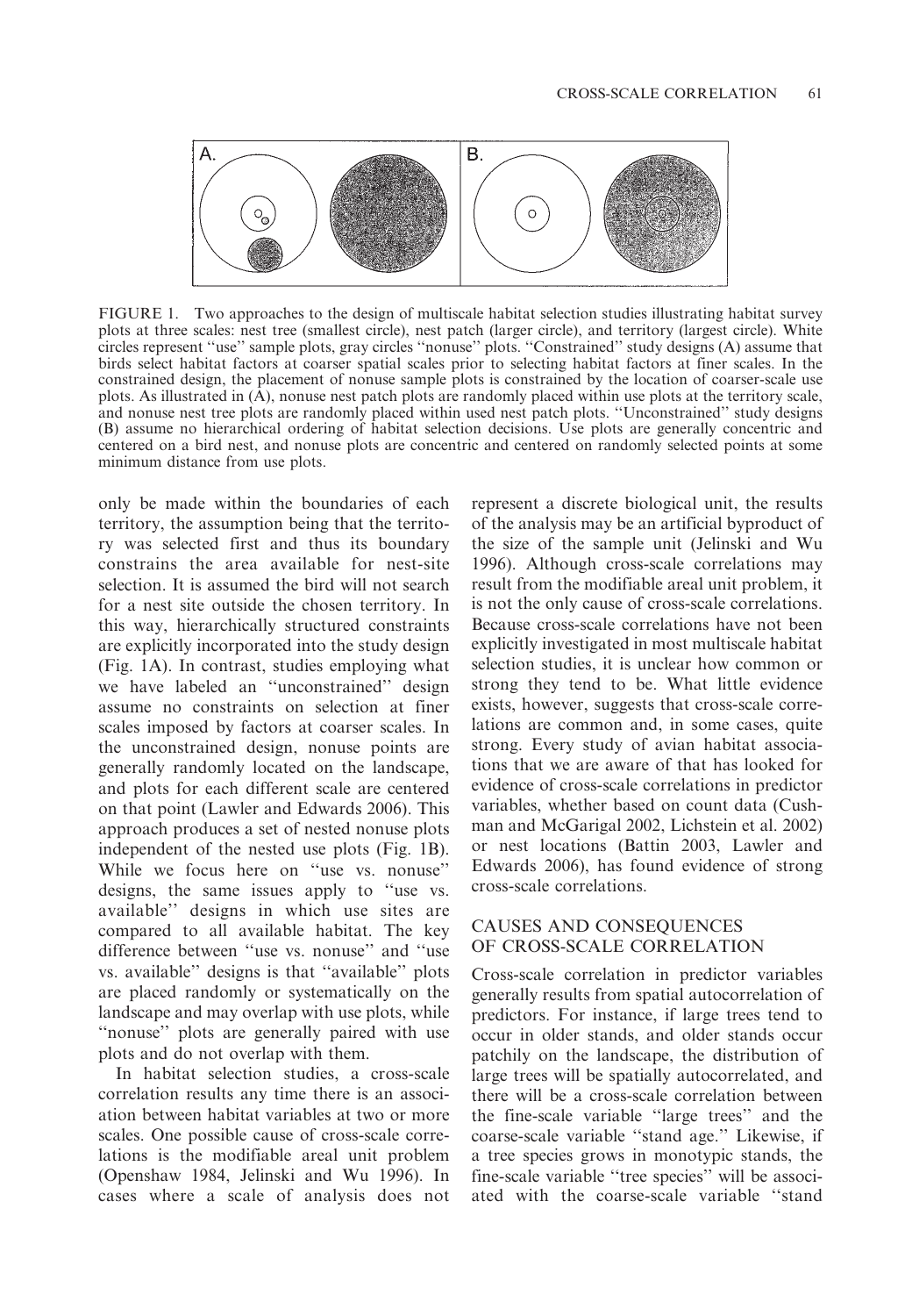composition.'' In nature, complex patterns of spatial autocorrelation and the association of multiple habitat variables at different scales can create complicated patterns of cross-scale correlation in predictors.

The behavioral response of birds to a patchy landscape adds another layer of complexity to any analysis of nest-site selection. The ways in which birds use information from different scales when selecting habitats is poorly understood, but in the types of multiscale habitat selection studies described above, the scale of the unit being selected and the habitat variable(s) driving that selection decision are usually assumed to be the same. For example, it is assumed that species select territory locations based on large-scale variables such as overall vegetation composition at the scale of the territory. A territory selection decision (selection at the ''territory scale''), however, could just as easily be driven by a fine-scale variable such as a high-quality nest site. A bird might search a wide area for a tree with the best nesting cavity and then defend a territory around that tree regardless of the coarser-scale characteristics of the territory, a scenario that is plausible when quality nest sites are rare. The problem faced by an investigator wishing to understand what habitat features are important to birds in selecting nesting habitat is thus threefold. (1) Birds select habitat at multiple scales (e.g., territory vs. nest site). (2) Habitat variables at a variety of scales may affect selection at any given scale. (3) Habitat variables are often correlated within and among scales in complex ways. Our aim in this paper is to address the third item: cross-scale correlations. We illustrate the identification and analysis of cross-scale correlations using two traditionally designed studies, one with a constrained and one with an unconstrained design.

Cross-scale correlations affect studies with constrained and unconstrained designs differently. In constrained designs, because each pair of use and nonuse plots is contained within the use plot of a coarser spatial scale, fine-scale habitat selection may, as a result of cross-scale correlations, produce patterns at coarser scales that would be interpreted as evidence of habitat selection at those scales, but selection at coarser scales cannot cause the appearance of selection at finer scales. To understand this phenomenon, consider a bird inhabiting a simplified landscape in which its preferred nest tree is patchily distributed across the landscape. The bird's only criterion for choosing a nest tree is that it be of the preferred species, so it selects its nest site based solely on the species of tree. Because the tree is patchily distributed, however, investigators looking for evidence of selection at the nest patch scale—the area immediately surrounding the nest tree—would likely find that nest patches contained a disproportionate amount of the preferred tree and any other variables correlated with the presence of that tree species. Taking the traditional analytical approach of analyzing each scale separately would lead to a spurious conclusion that the bird was selecting habitat at the nest patch scale based on the species of trees within close proximity of the nest. Attempts to generalize these findings to other landscapes where patterns of tree species aggregation differed would likely fail. The converse, however, would not occur. If the bird chose to place its nest in an area with a high density of the preferred tree species without regard to the species of tree in which the nest was placed (i.e., selection for patch characteristics but no selection for nest tree species), a constrained study design would accurately reflect evidence of selection at the patch scale but not at the tree scale because tree-scale selection is measured within the nest patch. In contrast, in an unconstrained design, cross-scale correlations can cause coarse-scale habitat selection to be confused with fine-scale habitat selection and vice versa.

# IDENTIFYING CROSS-SCALE CORRELATIONS: CORRELATIONS AND SIMULATIONS

To illustrate the identification and analysis of cross-correlations using correlation analyses and simulations, we use an example from Battin (2003), who studied habitat selection by the Plumbeous Vireo (Vireo plumbeus) in ponderosa pine (Pinus ponderosa) forests in northern Arizona. Four spatial scales were examined. (1) At the treatment scale, the propensity of birds to nest in areas that had undergone a forest restoration treatment versus those areas that had not was investigated. (2) At the territory scale, habitat variables measured at vegetation survey points falling within a 4-ha circular plot (the approximate size of a Plumbeous Vireo territory at the study site) centered on the nest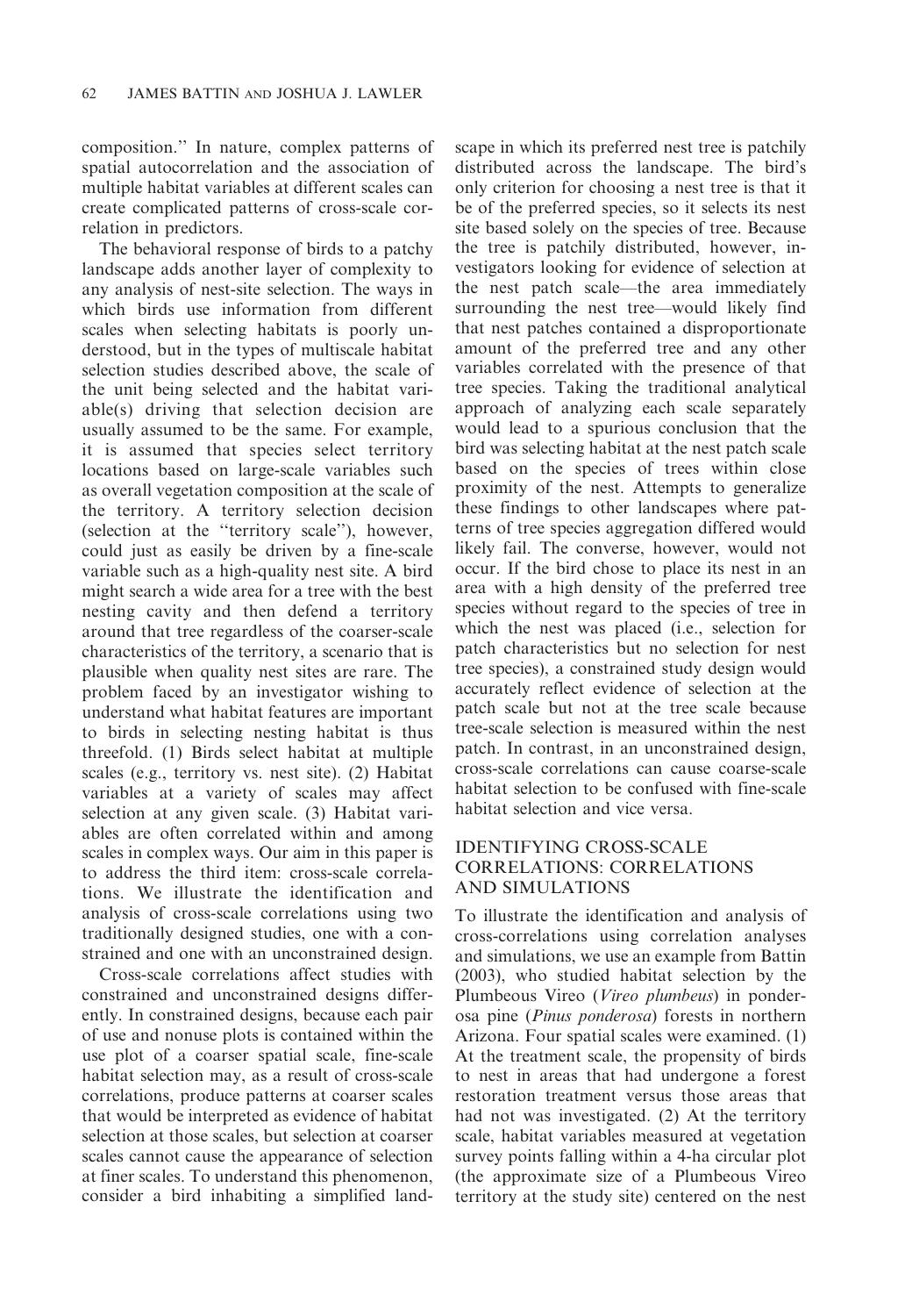TABLE 1. Cross-scale correlation coefficients for all pairs of habitat variables measured at use sites at the territory and nest patch scales for Plumbeous Vireo nests at the Mount Trumbull Resource Conservation Area, Arizona in 2000. A positive correlation indicates that nest patches with, for example, high oak basal area, tended to be found in territories with high levels of oak basal area. Likewise, a negative correlation indicates that, for example, nest patches with low shrub cover tended to be found in territories with high ponderosa pine basal area.

|                           | Territory scale              |                          |                                 |                      |                    |  |  |  |  |
|---------------------------|------------------------------|--------------------------|---------------------------------|----------------------|--------------------|--|--|--|--|
|                           | Ponderosa<br>pine basal area | Gambel oak<br>basal area | Total basal<br>area (all trees) | $\%$ canopy<br>cover | $%$ shrub<br>cover |  |  |  |  |
| Nest patch scale          |                              |                          |                                 |                      |                    |  |  |  |  |
| Ponderosa pine basal area | 0.51                         | $-0.08$                  | $-0.04$                         | 0.02                 | 0.11               |  |  |  |  |
| Gambel oak basal area     | $-0.16$                      | 0.56                     | 0.54                            | $-0.01$              | 0.14               |  |  |  |  |
| Total basal area          | $-0.06$                      | 0.51                     | 0.60                            | $-0.02$              | 0.22               |  |  |  |  |
| $\%$ canopy cover         | $-0.41$                      | 0.54                     | 0.42                            | $-0.11$              | 0.54               |  |  |  |  |
| $\%$ shrub cover          | $-0.39$                      | $-0.05$                  | $-0.12$                         | $-0.51$              | $-0.09$            |  |  |  |  |

tree were compared to variables measured at survey plots outside territory boundaries. (3) At the scale of the nest patch, defined as a 0.04-ha circular plot centered on the nest tree, habitat variables at each nest patch were compared to those in a similar-sized plot centered on a tree 35 m away in a random direction—still within the boundaries of the territory but far enough away that the plots would not overlap. (4) At the nest tree scale, the nest tree (species and size) was compared to the other trees within the nest patch. Using a constrained design and analyzing each scale independently, evidence of selection for Gambel oak (*Quercus gambeli*) was found at the three finest scales, and evidence of selection for restored forest areas was found at the treatment scale. To assess the potential for cross-scale correlations, a set of simple correlation matrices for the sets of variables measured at each pair of spatial scales in the study was created (Table 1). Correlations between pairs of habitat variables at different scales were found across all four scales of investigation (Battin 2003), suggesting that conclusions about selection at coarser spatial scales must be viewed with caution.

Although correlations among individual variables provide a basis for assessing the degree to which measured factors are correlated across scales, they do not necessarily provide an adequate assessment of whether apparent habitat associations observed at a given scale are the result of cross-scale correlations or of actual selection at that scale (Lawler and Edwards 2006). Birds are likely to respond to combinations of physical factors at a given spatial scale. These multivariate associations can be correlated to a degree not reflected in the strength of the component bivariate correlations. In cases such as the vireo example described above, where a particular spatially aggregated variable (e.g., Gambel oak) seems to be important at all scales, a simulation modeling approach may be applied to assess whether habitat selection at finer scales could explain apparent patterns of habitat selection at coarser scales. Of particular interest in the Plumbeous Vireo study was the question of whether apparent selection at the treatment scale for restored forest patches might be explained by finer-scale habitat variables not affected by the restoration treatment.

Field data showed that Plumbeous Vireo density was significantly higher in treated than in untreated patches (the coarsest scale of analysis), suggesting birds responded positively to the treatment. However, the areas that had been treated contained higher densities of Gambel oak than those that had not both prior to and following the treatment, i.e., their higher oak densities were not a result of the treatment. Plumbeous Vireos showed evidence of selection for Gambel oak at the nest tree, nest patch, and territory scales, presenting the possibility that the pattern of bird distribution between treated and untreated areas was simply the result of birds selecting habitat at the nest patch or territory scale. Battin (2003) developed a simulation model of a landscape containing patches of treated and untreated habitat in which oaks were distributed between treated and untreated patches in the same proportion as in the study area. He then simulated birds moving through the landscape, searching for a nest patch, settling in nest patches that met patch selection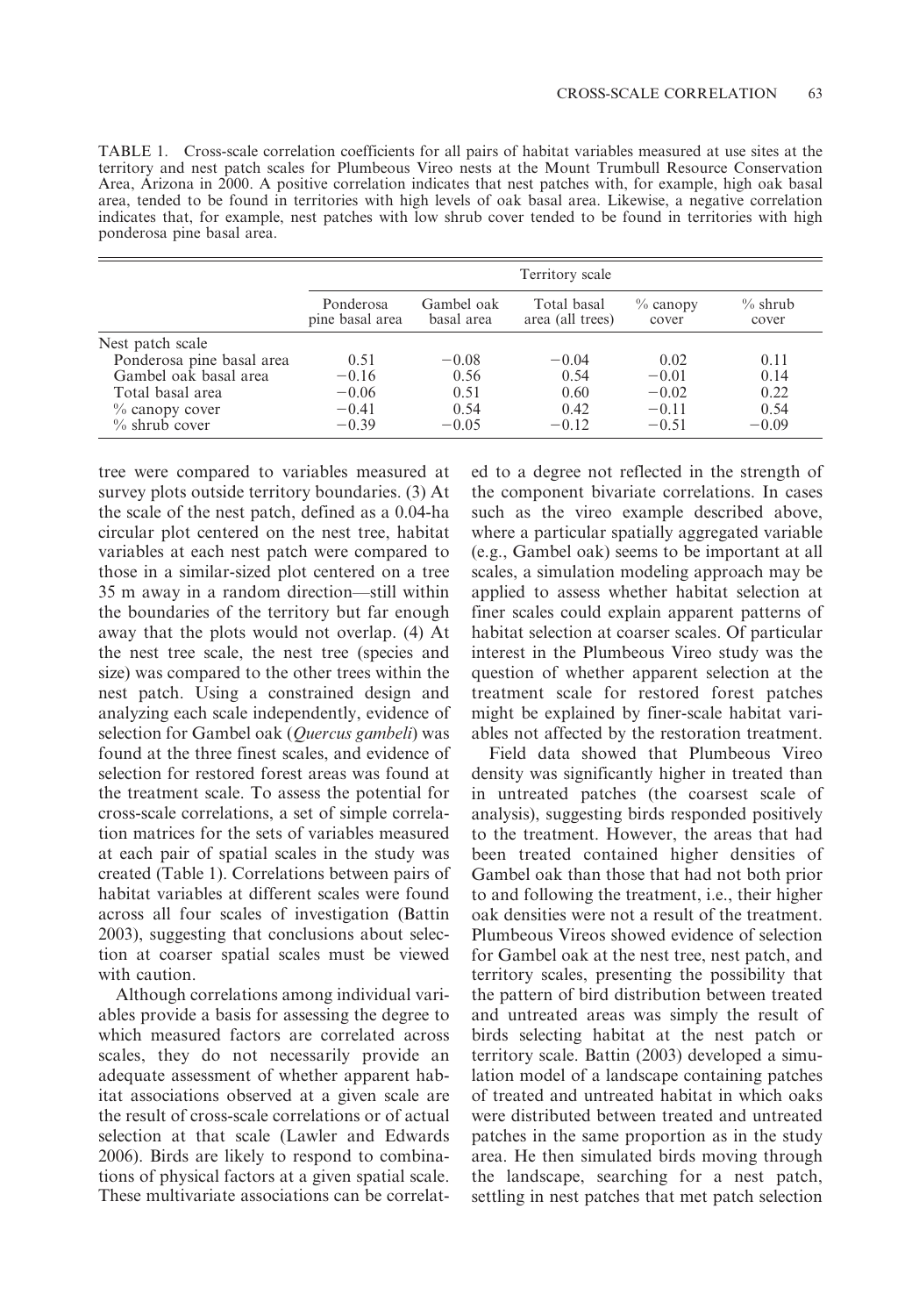criteria, and establishing territories around the selected nest patches. He simulated two different scenarios: one in which birds preferentially nested in treated areas and one in which birds selected nest patches that contained more than a specified threshold quantity of Gambel oak trees. The simulations based on selection for oak fit the data on the between-habitat distribution of nesting pairs much better than did the simulations based on selection for treated forest, suggesting the apparent selection for the treated area resulted from a cross-scale correlation between the density of oak and the restoration treatment. A similar approach could be taken to assess the effects of crossscale correlations in spatially aggregated resources at other scales. For instance, if the pattern of spatial aggregation of oaks at finer scales were known, one could simulate selection for oak at the nest-patch scale and assess whether this could explain apparent selection at the territory scale.

A simulation-based approach can elucidate specific cross-scale correlations that are of particular interest to a study, but it can do little to address complex patterns of cross-scale correlations. Other analytical techniques, such as those described below, may provide more information. These techniques can be applied to both unconstrained and constrained designs as long as the number of sample plots (both use and nonuse) is equal for all scales; we illustrate these methods using as an example a study with an unconstrained design.

# MEASURING THE STRENGTH OF CROSS-SCALE CORRELATIONS

We use a study of habitat selection in Rednaped Sapsuckers (Sphyrapicus nuchalis) to demonstrate several approaches to identifying and modeling cross-scale correlations in multiscale habitat studies with unconstrained designs. This study was part of a project investigating multiscale habitat associations of a community of cavity-nesting birds (Lawler 1999, Lawler and Edwards 2002). The study took place on the north slope of the Uinta Mountains in northeastern Utah. We searched for Red-naped Sapsucker nests in aspen (Populus tremuloides) forests in 16 drainages across an area of roughly 3000 km2 . At each nest, we measured habitat variables at three spatial scales. At the coarsest scale (the home range scale), we measured aspects of landscape composition and pattern using a digital vegetation map in a geographic information system. The 11-ha digital sample plots used to measure home-range scale factors were centered on each nest tree. At the intermediate scale (the local scale), we used 0.04-ha plots centered on each nest tree to measure aspects of the structure and composition of vegetation surrounding the nest. The finest spatial scale (the tree scale) consisted of the nest tree itself. At this scale we measured aspects of tree size, structure, and condition. In addition, we measured all variables at the three scales at 105 randomly selected nonuse points. Points were selected so that nonuse plots did not overlap any use plots at any scale. Each home range and local scale nonuse plot was centered on a randomly selected focal tree that was the object of the tree scale assessment. See Lawler and Edwards (2006) for a complete description.

As in studies using a constrained design, simple correlation matrices can be used as a first step in identifying cross-scale correlations. We calculated matrices for the three combinations of the three scales investigated in the Red-naped Sapsucker study. Variables were either transformed to meet the assumption of normality for Pearson correlations, or Spearman rank correlation coefficients were calculated. We used point biserial tests for identifying associations between binary variables and continuous variables.

The absolute values of the correlation coefficients ranged from 0.00 to 0.56. The strongest correlations were found between variables at the home range and the tree scales (Table 2) and between the local and tree scales. On average, however, the strengths of the correlations across the three pairs of scales were similar (0.15, 0.15, 0.16 for tree-local, local-home range, and home range-tree comparisons, respectively). Not surprisingly, the strongest bivariate cross-scale correlation was between focal tree height and canopy height. Other relatively strong correlations included those between the presence of fungal conks on the focal tree and (1) the number of fallen snags in the local plot (0.43), (2) the area of meadow in the home-range scale plot  $(0.47)$ , and  $(3)$  the area of willow in the home-range scale plot (0.41), as well as between the degree of rot in the focal tree and both the area of aspen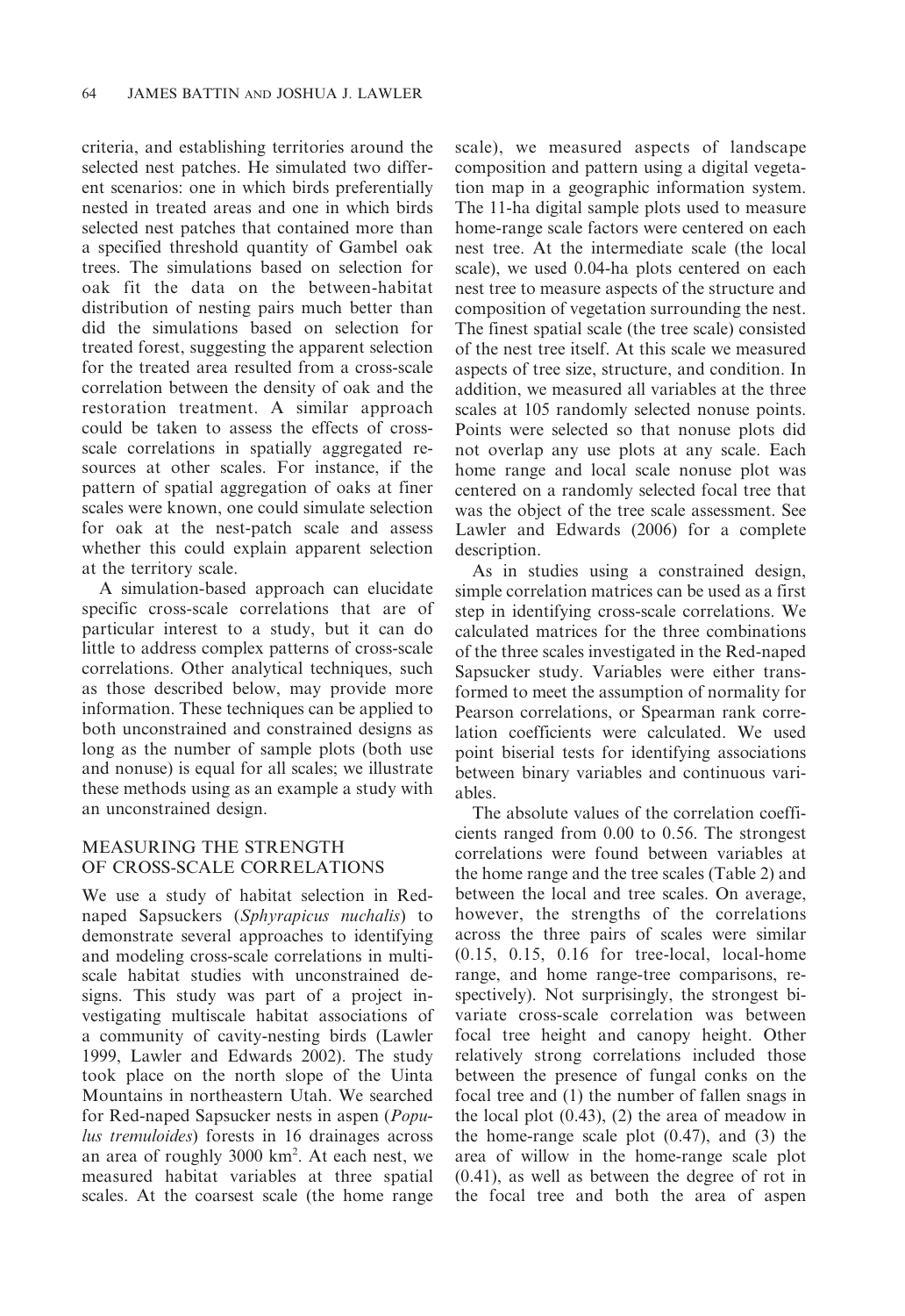TABLE 2. Correlation coefficients for all pairs of variables at two spatial scales at a set of randomly sampled (i.e., nonuse) points. At the home range scale, all variables were measured in a GIS using an 11-ha sample plot. Richness refers to the number of land-cover types in the plot. Aspen, meadow, willow, and cut refer to the area in the home range of aspen woodland, sagebrush meadow, willows, and clearcuts, respectively. Edge is the amount of aspen-meadow edge in the plot and distance to edge is the distance from the center of the plot to the nearest aspen-meadow edge. All variables measured at the tree scale pertain to a single focal tree at the center of the 11-ha sample plot. The variables at this scale included the number of branches less than two meters from the ground, tree height, tree diameter at breast height (dbh), whether the tree was a snag, number of trees within 2 m of the focal tree, a measure of heart rot, and whether or not the tree had fungal conks.

|                  |                 | Tree scale     |             |         |                                |         |         |  |  |  |
|------------------|-----------------|----------------|-------------|---------|--------------------------------|---------|---------|--|--|--|
|                  | <b>Branches</b> | Tree<br>height | Tree<br>dbh | Snag    | Trees within<br>2 <sub>m</sub> | Rot     | Conks   |  |  |  |
| Home range scale |                 |                |             |         |                                |         |         |  |  |  |
| Richness         | 0.08            | $-0.07$        | 0.28        | 0.00    | $-0.17$                        | 0.21    | 0.23    |  |  |  |
| Aspen            | $-0.04$         | 0.20           | $-0.17$     | $-0.09$ | 0.08                           | $-0.41$ | $-0.32$ |  |  |  |
| Edge             | 0.02            | $-0.13$        | 0.26        | 0.06    | $-0.16$                        | 0.21    | 0.30    |  |  |  |
| Meadow           | 0.05            | $-0.16$        | 0.37        | 0.04    | $-0.16$                        | 0.41    | 0.47    |  |  |  |
| Willow           | $-0.05$         | $-0.18$        | 0.30        | 0.02    | $-0.08$                        | 0.28    | 0.41    |  |  |  |
| Cut              | $-0.13$         | 0.13           | $-0.08$     | $-0.08$ | $-0.21$                        | $-0.14$ | $-0.13$ |  |  |  |
| Distance to edge | $-0.17$         | $-0.19$        | $-0.35$     | $-0.07$ | 0.06                           | $-0.36$ | $-0.33$ |  |  |  |

 $(-0.41)$  and the area of meadow  $(0.41)$  in the home range plot. Because we are primarily concerned with cross-scale correlations, we did not investigate correlations among variables measured at the same scale, but a number of these (e.g., focal tree height and focal tree diameter at breast height [dbh]) are likely to be quite strong.

As discussed above, correlations among individual variables do not necessarily provide an adequate assessment of whether habitat associations are correlated across scales. To investigate these associations it is necessary to model habitat relationships at the different spatial scales. It is then possible, using a statistical technique known as variance decomposition (Whittaker 1984), to quantify the degree to which habitat associations are correlated across spatial scales.

Lawler and Edwards (2006) applied a variance decomposition analysis to the Red-naped Sapsucker data set. They used a set of seven logistic regression models that incorporated the presence or absence of sapsucker nests as the dependent variable and different combinations of habitat variables measured at the three spatial scales as the independent variables. In contrast to the relatively weak bivariate correlations in this data set, the shared components of variation that could not be attributed to any one spatial scale were relatively large (Fig. 2). Taken together, the shared components accounted for 43% of the total variance or 47% of the explained variance. Thus, almost half of the explained variance could not be attributed to factors at any one spatial scale.

The relative sizes of the pure and shared components of variation indicate the degree to which models built at individual spatial scales or the coefficients of a model built with variables at all spatial scales accurately represent the relationship with presence or abundance. When the shared components comprise a small proportion of the total variance explained, cross-scale correlations in habitat associations are weak and habitat relationships at separate scales can be interpreted with confidence. In contrast, when shared components represent a large proportion of explained variation, it is difficult to model multiscale habitat relationships accurately without prior knowledge of the relative importance of factors at different spatial scales. In the following section we present some statistical approaches that can be applied when cross-scale correlations are strong.

# MODELING CROSS-SCALE CORRELATIONS

In addition to variance decomposition, several techniques originally developed to address multicollinearity at a single spatial scale can be adapted to the analysis of cross-scale correlations (Legendre and Legendre 1998,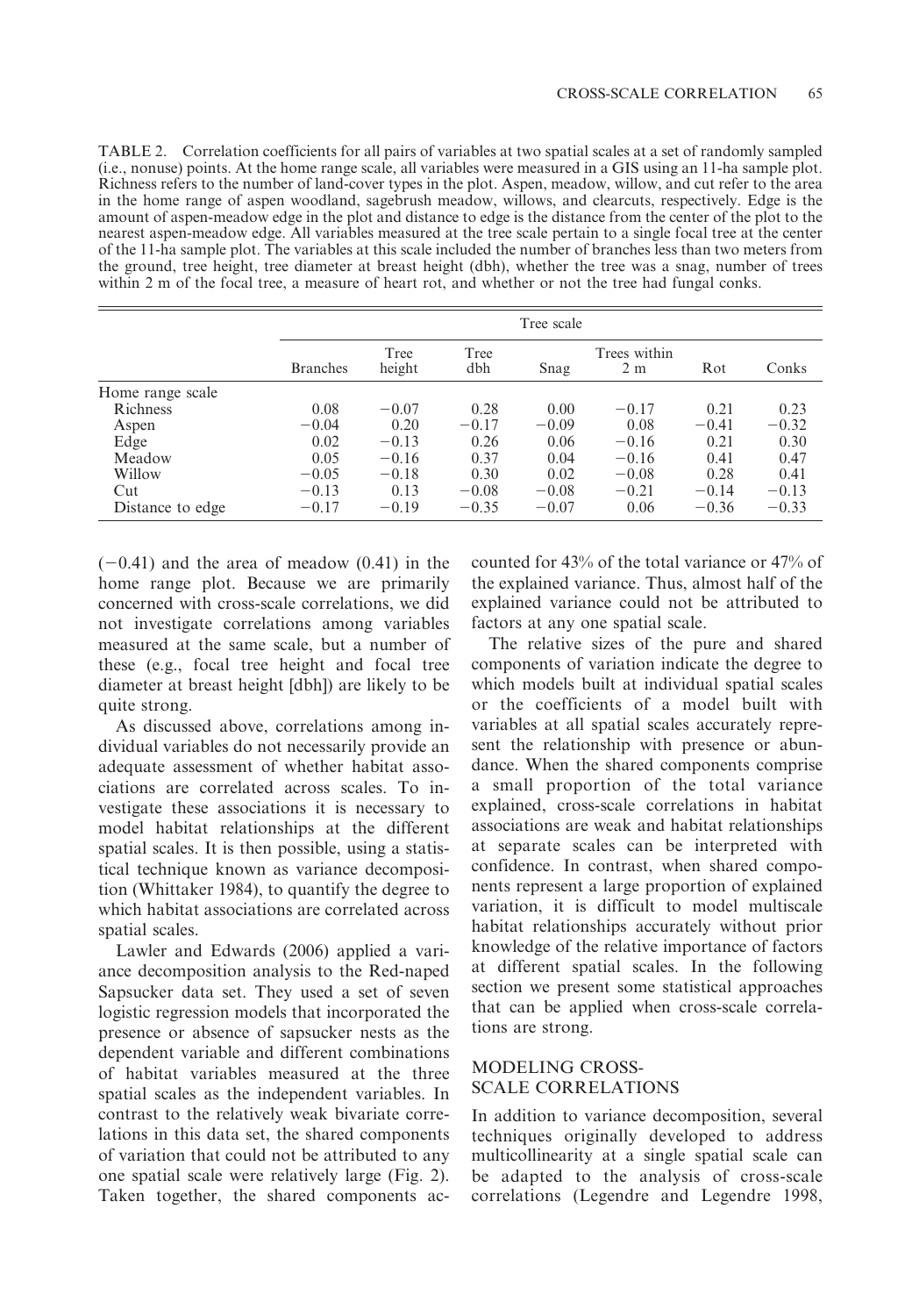

FIGURE 2. The percentages of variation in Rednaped Sapsucker nest locations associated with variables at three spatial scales. The largest (outer) oval represents all of the variation in nest-site locations. The three smaller ovals represent the variation associated with each of the three scales. Variation that is associated purely with factors at one spatial scale is represented by the portions of the smaller ovals that do not overlap. The overlapping portions of these ovals represent variation in nest-site locations that is simultaneously explained (''shared'') by factors at more than one scale. Seven variables were measured at each spatial scale. Tree scale variables included tree height, tree dbh, and degree of heart rot; local-scale variables included number of trees, number of snags, and canopy height within 11 m of the focal tree; and home-range scale variables included area of aspen woodland, area of sagebrush meadow, and distance to the aspen-meadow edge.

Graham 2003, Lawler and Edwards 2006), including hierarchical or sequential models. Applying hierarchical models to multiscale analyses requires a priori knowledge of the relative importance of factors at different spatial scales. In essence, the approach assigns the various shared components of variation to a given spatial scale based on the predetermined order of parsimony. There are at least two methods of applying a hierarchical modeling approach, both of which begin with the building of one statistical model using only the explanatory variables from the spatial scale thought to be the most influential. The two techniques differ in the way the variables from additional scales are subsequently modeled. Using the first technique, each variable measured at the spatial scale deemed to be the second-most influential is regressed on the suite of explanatory variables already in the model. The residuals from these regressions then become the next set of explanatory variables to be added to the model in a stepwise manner (Graham 1997). This partial-regression procedure is repeated at all remaining spatial scales, adding additional explanatory power from variables at each scale. The second approach is similar, but differs in the way in which residuals are modeled. Instead of adding to the original model, this technique involves building multiple models, one for each additional spatial scale. The residuals from the original model are used as the response variable for a second model, and the variables from the scale thought to be second most important are then used as the independent variables in this new model. Subsequent models are produced in a similar way using the residuals from the previous model as the response variables.

We use the Red-naped Sapsucker dataset to demonstrate a variation of the second of these two hierarchical modeling approaches. Because the response variable in the dataset was the presence or absence of a bird nest, we employed a technique that allowed us to model a binary response. A more flexible technique than logistic regression was needed for the sequential, hierarchical approach. Using logistic regression for the initial model would require us to use linear regression models on all the resulting sets of residuals. Because we were unable to transform the residuals to meet the assumption of normality for a linear regression, we used classification tree analysis for the hierarchical modeling process. Classification trees and regression trees—their counterpart for modeling continuous response variables are flexible and powerful analytical techniques for exploring complex ecological relationships (De'ath and Fabricius 2000). Classification tree analysis is a nonparametric analytical technique in which a categorical response variable is modeled with any number and combination of continuous and categorical explanatory variables. Classification trees work through a recursive binary partitioning of the dataset into progressively smaller subsets that are increasingly homogeneous with respect to the response variable (Breiman et al. 1984). The resulting model is an inverted tree-like structure with one node at the top and a proliferation of branches and nodes below it (Fig. 3). Each binary split of the data is made using the point along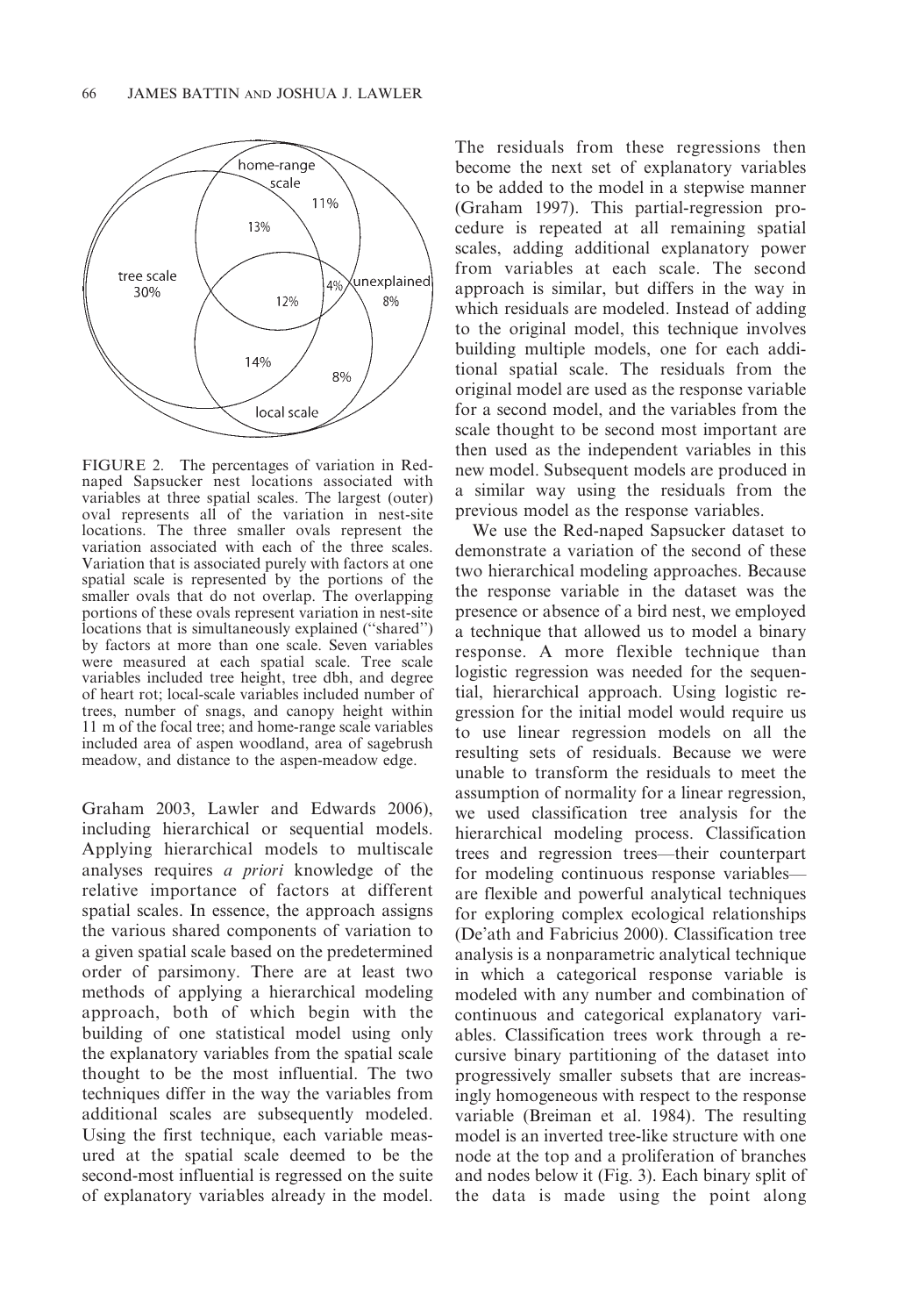

FIGURE 3. Regression tree models explaining habitat associations of Red-naped Sapsuckers. The ovals are nodes of the tree representing groups of data. The numbers inside the ovals (nodes) represent the number of nest points (first number) and nonnest points (second number) in the node. The variables and thresholds used to split the internal nodes are given along the branches descending from the nodes. The models were built with two different assumptions: (A) that birds select habitat hierarchically progressing from coarser spatial scales to finer spatial scales and (B) that birds are constrained by finerscale habitat factors. The variables included in the models were: area of meadow within a home range (''meadow''), the presence of fungal conks on the focal tree (''conks''), the diameter at breast height (dbh) and percentage of heart rot (''rot'') in the focal tree, and the distance from the tree to the aspenmeadow edge.

a particular variable's distribution that best divides the data. Splitting stops when predetermined criteria are met. This process often results in an overfitted model. There are several methods for reducing or ''pruning'' trees to better fit the data. We used a ''one standard error'' cross-validation approach to prune our tree models (De'ath and Fabricius 2000), taking the mode of the tree sizes suggested by 100 such cross-validations. Although classification tree analyses address the issue of cross-scale correlations using a hierarchical sequential modeling approach, they address correlations between variables measured at the same spatial scale in a different way. Because tree models only allow

one variable to enter a model at a given split, there are no variables in the model that account for the same variation in nest presence. However, it is possible that an alternative variable could perform a given split almost as well as the chosen variable. Thus, alternative, correlated variables have in essence been ignored in the modeling process at individual splits.

Instead of calculating residuals in the usual sense of the word (i.e., the difference between predicted and observed values), we used the terminal nodes of the initial tree model as new datasets with which to model relationships at the subsequent spatial scale. The terminal nodes are the smallest subsets of data the model creates. Because these new data sets have had the variance measured at the initial spatial scale removed, the variation in the response variable within these data sets (but not among them) is residual variance. One advantage to using classification tree analysis in this way is that the final models can be represented as a single tree with the models built at subsequent spatial scales emerging from the terminal nodes of models built at the previous scale.

To perform the hierarchical analysis, it was necessary to prioritize the three spatial scales with respect to their suspected influence on nest-site selection. We prioritized the scales to explore two alternative hypotheses. First, we prioritized the scales from the coarsest to the finest to explore the hypothesis that birds respond to habitat characteristics in this order. Thus, we used the home-range scale variables to build the initial model and then built models for each of the terminal nodes of the initial model using the local-scale variables. Finally, we used the terminal nodes created by the local-scale models to build models using the tree-scale variables. In this analysis, we assumed that any shared component of variation that included home-range scale factors could actually be attributed to home-range scale factors and that any shared component of variation that involved both local- and tree-scale factors could be attributed to local-scale factors. For our second prioritization, we ordered the scales from the finest to the coarsest to explore the hypothesis that the selection process was driven largely by tree-scale constraints. Cavity-nesters are often highly specialized with respect to nesting substrate (e.g., species, size, and condi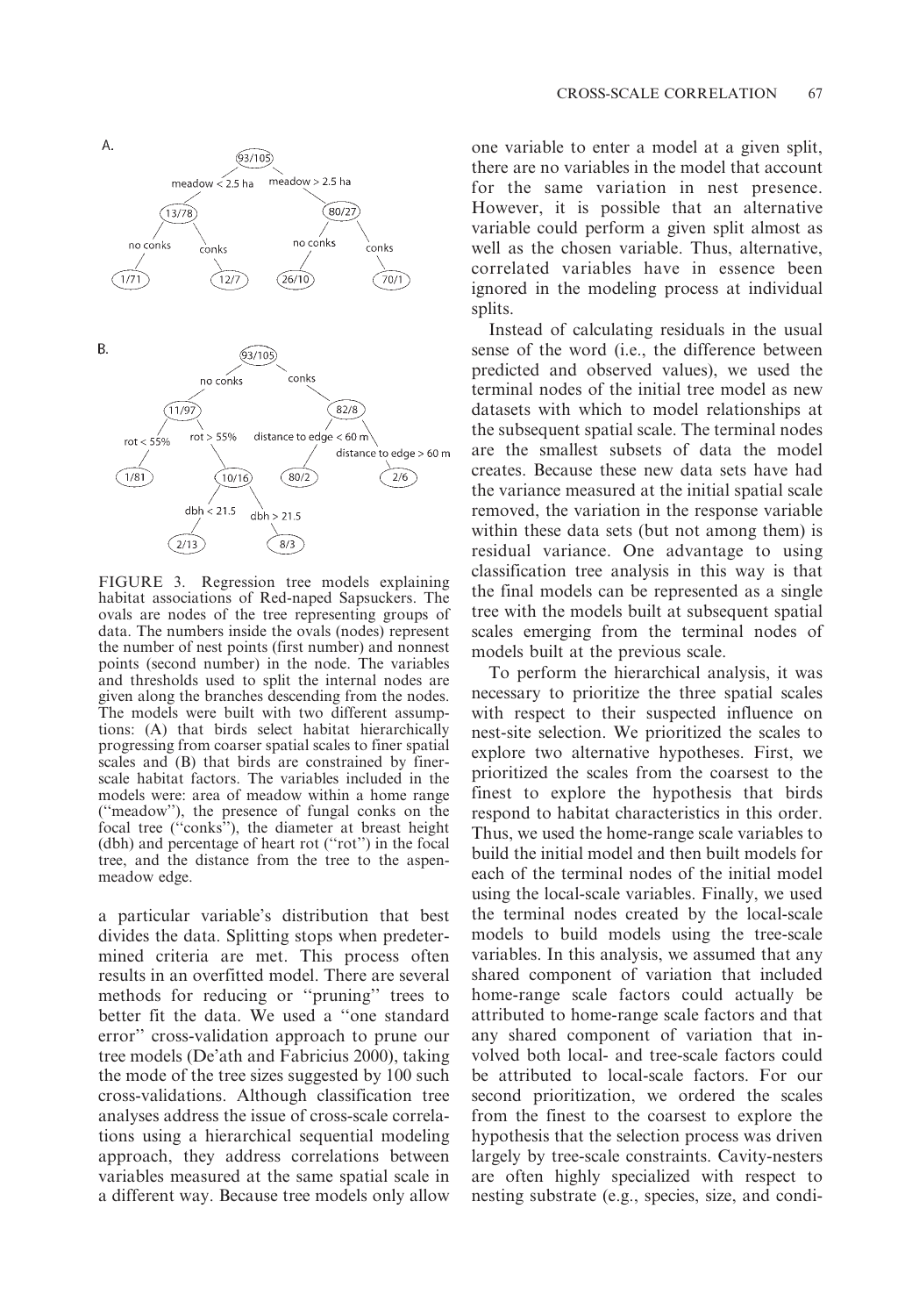tion of nest tree; Gutzwiller and Anderson 1987, Li and Martin 1991, Dobkin et al. 1995). Red-naped Sapsuckers in particular are known to nest preferentially in trees with fungal infections and some degree of heart rot (Daily 1993), presumably because healthy trees are too difficult or time-consuming to excavate. The modeling process prioritizing fine-scale variables directly reversed the steps of the process prioritizing coarse-scale variables and assumed that shared components of variation are attributable to the finer of each pair of scales.

The models produced by the two different prioritizations were quite different (Fig. 3). When we assumed that habitat decisions progressed from coarser to finer spatial scales, the hierarchically structured model accounted for 80% of the deviance in the data. Homerange scale factors (specifically the area of meadow in the home-range scale plot) accounted for 57% of the deviance, and tree-scale factors (specifically the presence of fungal conks) accounted for 23% of the deviance in the data. None of the local-scale variables entered the model. Almost all nests were in home-range scale plots with  $>2.5$  ha of meadow and in trees with fungal conks.

When we prioritized the three spatial scales from fine to coarse scales—assuming that tree size and condition were strong constraints on the nest-site selection process—the resulting hierarchical model explained 89% of the deviance in the data. In contrast to the coarse-tofine model, the fine-to-coarse model relied heavily on tree-scale variables. Tree-scale associations accounted for 85% of the deviance and were based on the presence of fungal conks, the degree of heart rot, and tree dbh. Again, localscale factors were not incorporated into the model. Home-range scale factors (specifically distance to aspen-meadow edge) accounted for only 4% of the deviance in the data. In the fineto-coarse scale model, most nests were in trees with fungal conks and were closer to aspenmeadow edges. Nests that were in trees without fungal conks tended to be in larger trees with more heart rot. The striking differences between the two hierarchically structured models highlights the importance of the initial prioritization of spatial scales.

Because of the differences in the modeling techniques we used to decompose the variance in the Red-naped Sapsucker dataset (logistic regression) and to hierarchically model nest-site habitat associations (classification trees), the pure and shared components of variation identified in the decomposition analysis and the proportion of the deviance explained by the various spatial scales in the classification tree analyses are not directly comparable. The difference, in part, highlights one of the drawbacks to using classification or regression tree models for this type of hierarchical analysis. Because the data are divided into progressively smaller subsets throughout the modeling process, the ability to model associations with variables from spatial scales given lower priority can be substantially diminished. For this reason, relatively large datasets are necessary when using tree-based models in general, and particularly for the type of hierarchical modeling demonstrated here.

## CROSS-SCALE CORRELATIONS AND STUDY DESIGN

To understand the relative contribution of factors at different spatial scales to the habitat selection process, it is crucial that we understand to what degree cross-scale correlations influence multiscale habitat analyses, and that we use appropriate modeling techniques to identify the unique associations at different spatial scales. Investigators are generally careful to address within-scale correlations among predictor variables. Equal care should be taken to address correlations among predictor variables at different scales.

The scales and habitat features driving habitat selection are likely to vary considerably among species, and some species may select for a combination of variables at multiple scales (Kristan 2006). Different study designs may therefore be appropriate for different species, depending upon what is known or suspected about how they select habitats. It has been argued that constrained study designs are more appropriate because they more accurately mirror the process by which habitat selection occurs (Jones 2001), but it is almost certainly not always appropriate to assume that birds are making ''top-down'' hierarchically structured decisions (Kristan 2006). Indeed, rather than assuming we know at what scale a given habitat variable is selected, we may want to ask the question: at what scale (if any) is that variable selected?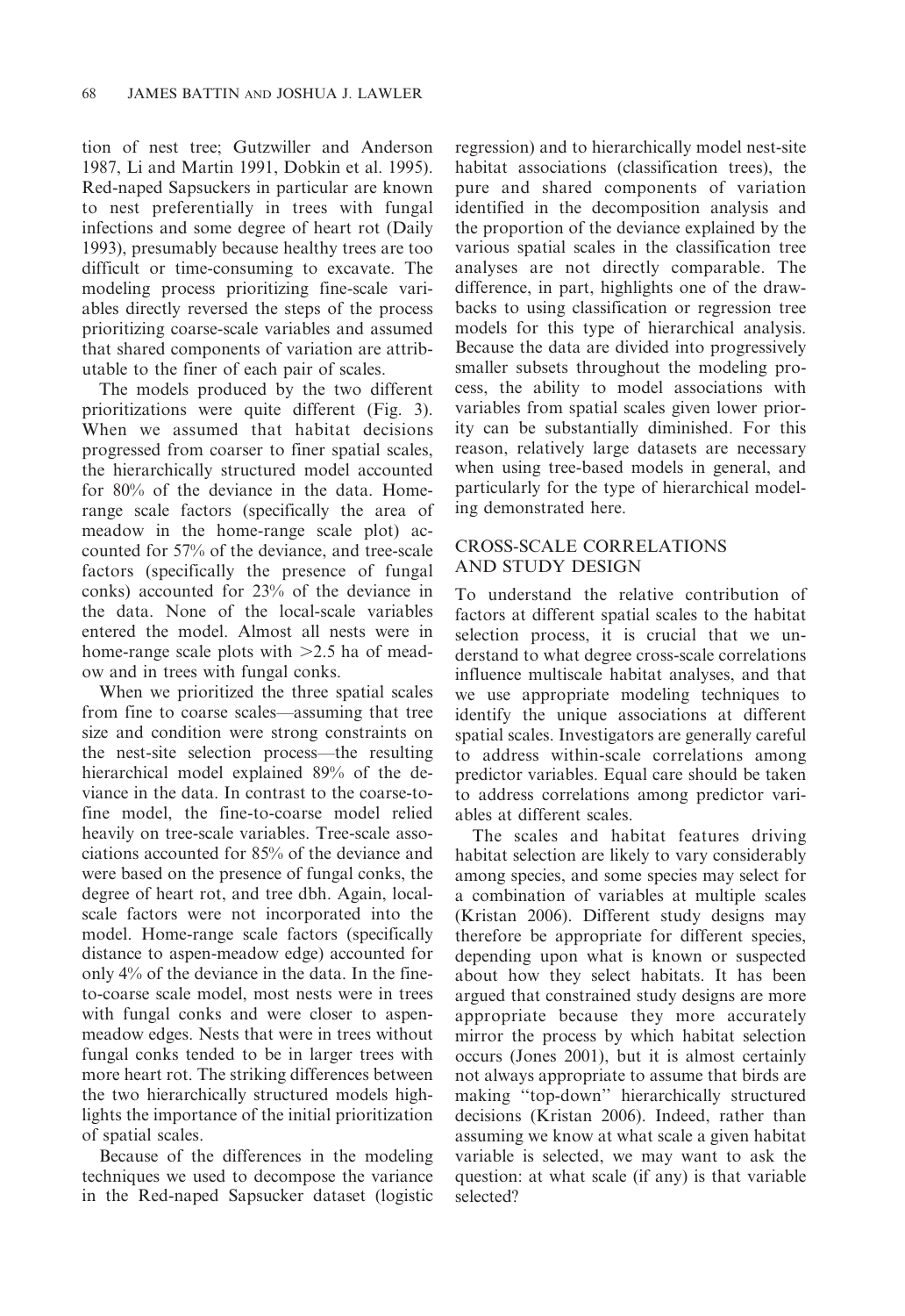The statistical methods we illustrated for assessing cross-scale correlations may provide a clearer picture of habitat selection. However, when a large proportion of variance is shared among scales, these methods can only serve to quantify the degree to which cross-scale correlations affect the results. When cross-scale correlations are strong, it is difficult, based on these analyses, to draw any reliable inferences about which scale is most important for nesting habitat selection, much less about the question we generally most want to answer with this type of study: which individual habitat features are most important to habitat selection at each scale?

Currently, there is no easy solution for the problem of cross-scale correlations, but it is clear that ignoring them can lead investigators to draw erroneous conclusions about habitat selection. To address cross-scale correlations in multiscale habitat selection studies, we suggest that investigators take the following steps. (1) Plan to quantify cross-scale correlations in all analyses, and design studies to facilitate the application of statistical methods such as variance partitioning for quantifying the strength of cross-scale correlations (Lawler and Edwards 2006). (2) Think carefully about the scale(s) at which each variable of interest might be selected and design studies to capture selection of that variable at the pertinent scales. It may be desirable to incorporate an assessment of the spatial extent over which selection occurs, perhaps by placing a series of nonuse plots at different distances from use plots. While careful *a priori* selection of variables and scales of analysis will not eliminate the problem of cross-scale correlations—indeed, in some cases it may lead to even more complex patterns of cross-scale correlation—it will likely make results more interpretable and robust. (3) Whenever possible, quantify the extent of spatial autocorrelation in response variables. Understanding the spatial pattern underlying observed cross-scale correlations will assist in developing models that capture the habitatselection process. It may also be possible to apply statistical approaches designed to measure and control for spatial autocorrelation (Legendre et al. 2004).

#### ACKNOWLEDGMENTS

We would like to thank A. Guerry, S. Jackson, and J. Neyme for their invaluable assistance in the field. We are grateful for discussions and insights provided by P. Beier, J. Bissonette, R. Cutler, R. Dueser, T. Edwards Jr., M. Kearsley, D. Roberts, J. M. Scott, T. Sisk, C. van Riper, J. Van Sickle, D. White, and T. Whitham. W. Kristan, R. O'Connor and two anonymous reviewers provided extremely helpful comments on an earlier draft of this manuscript. Our research was funded by the Canon National Parks Science Scholars Program, the USDA Forest Service Rocky Mountain Research Station, Project CS-1100 of the Strategic Environmental Research and Development Program (SERDP), the U.S. Geological Survey Biological Research Division Cooperative Research Unit at Utah State University, the U.S. Geological Survey Biological Resources Gap Analysis Program, a grant from the U.S. Fish and Wildlife Service, The Ecology Center at Utah State University, and a grant from the Utah Wildlife Society. In addition, part of this work was performed while JJL was supported by The Nature Conservancy Fellows program and JB was supported by a National Research Council post-doctoral fellowship. Order of authorship was determined by a coin toss.

#### LITERATURE CITED

- BATTIN, J. 2003. Habitats and the animals that love them: avian habitat selection in a post-restoration landscape. Ph.D. dissertation, Northern Arizona University, Flagstaff, AZ.
- BLOCK, W. M., AND L. A. BRENNAN. 1993. The habitat concept in ornithology. Current Ornithology 11:35–91.
- BREIMAN, L., J. H. FRIEDMAN, R. A. OLSHEN, AND C. J. STONE. 1984. Classification and regression trees. Wadsworth and Brooks/Cole, Monterey, CA.
- CUSHMAN, S. A., AND K. MCGARIGAL. 2002. Hierarchical, multiscale decomposition of species-environment relationships. Landscape Ecology 17:637–646.
- DAILY, G. C. 1993. Heartwood decay and the vertical distribution of Red-naped Sapsucker nest cavities. Wilson Bulletin 105:674–679.
- DE'ATH, G., AND K. E. FABRICIUS. 2000. Classification and regression trees: a powerful yet simple technique for ecological data analysis. Ecology 81:3178–3192.
- DOBKIN, D. S., A. C. RICH, J. A. PRETARE, AND W. H. PYLE. 1995. Nest-site relationships among cavity-nesting birds of riparian and snowpocket aspen woodlands in the northwestern Great Basin. Condor 97:694–707.
- ESELY, J. D., JR., AND E. K. BOLLINGER. 2001. Habitat selection and reproductive success of Loggerhead Shrikes in northwest Missouri: a hierarchical approach. Wilson Bulletin 113: 290–296.
- GRAHAM, M. H. 1997. Factors determining the upper limit of giant kelp, Macrocystis pyrifera (Agardh), along the Monterey Peninsula, central California, USA. Journal of Experimental Marine Biology and Ecology 218:127–149.
- GRAHAM, M. H. 2003. Confronting multicollinearity in ecological multiple regression. Ecology 84: 2809–2815.